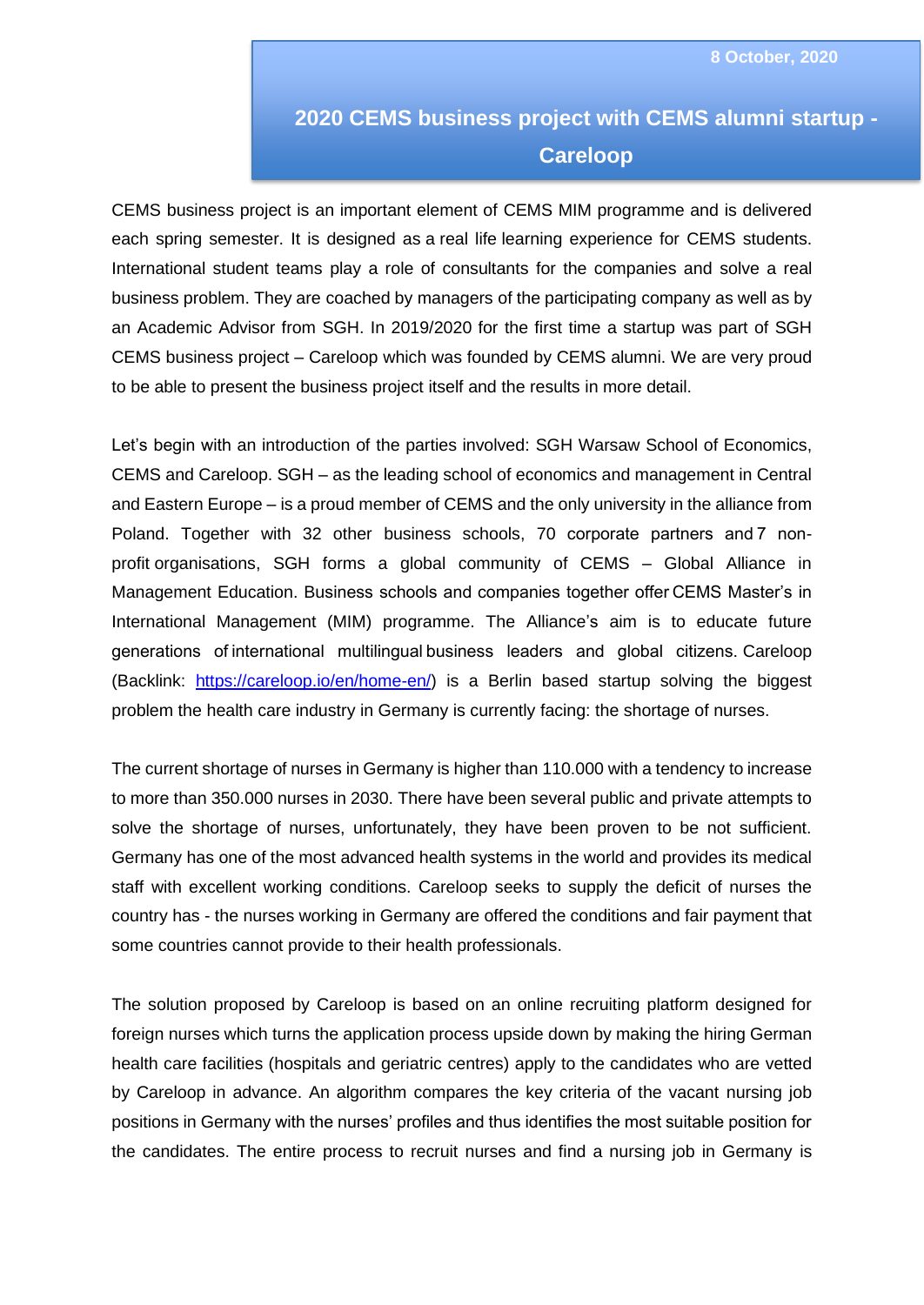conducted digitally. Careloop exclusively recruits nurses from abroad to provide them sustainably to the German health system.

Careloop has several target markets, mainly focussing on third countries in Asia and South America. The startup strongly emphasizes on a socially acceptable way of recruitment. Therefore, it considers the WHO list which contains all the countries in the world struggling with health crisis themselves and is not actively recruiting in those countries. Working with the students from the SGH Warsaw School of Economics should help Careloop to enter the Polish market.



On the one hand, SGH students have had the opportunity of applying the knowledge and methods acquired in the lectures. Also, students got to have a direct relationship with the founders, who have a wide and interesting experience that has

been shared with them and have highly contributed to their growth as professionals.

On the other hand, it is a very valuable opportunity when you are in an early stage of the company and have limited resources. These types of projects help startups to gain important experiences, such as working for the first time with a group of "consultants" and external experts, obtaining great insights such as learning how to formulate your needs, to coordinate with the students and to give constructive feedback.

Working with the CEMS students helped Careloop to understand much better the context of the Polish market by building a model and executing a market research to be able to create a sales and marketing strategy in order to develop an implementation plan in the near future.

After three months of hard work and based on the findings after getting to know the target customers and understanding the needs of the company in the current stage, the students could give a specific recommendation. They recommended to use the internet as the main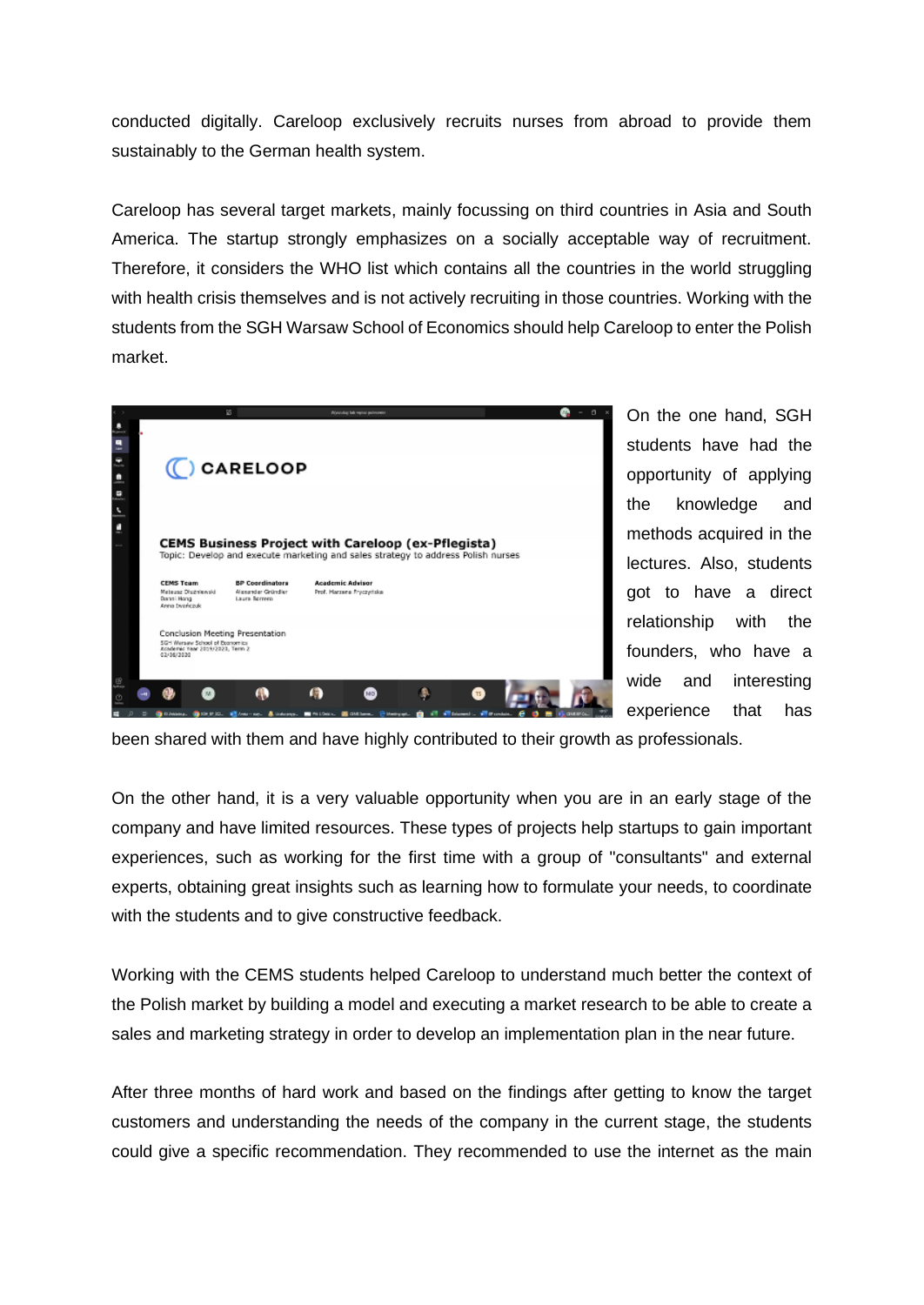tool in order to gain traction from the Polish nurses that are looking for a job abroad. This is because it is their most preferred communication channel.

According to this, search engine optimization (SEO) should play a vital role in Careloop's strategy in order to build brand awareness through driving organic traffic. This is a tool that generates little additional costs and that is already being used by the competition.

Nevertheless, little additional cost does not necessarily mean that it is easy to realize which is why the students also did a great job providing information about how to do it properly. The whole SEO implementation process would include actions to help the webpage to rank high in the search engines, being optimized in order to search engine spiders crawl and index your site more effectively and have a strong impact outside the own website as well (by creating link building, brand mentions and review system).

Along with SEO, a complement which would make it even more efficient and successful is search engine advertising (SEA). Using Google Ads as a primary marketing tool would bring scalability, flexibility, speed and effectiveness to the strategy and thus, make it more measurable.

The project outcome was a structured and well-designed campaign proposal using these two tools as a complement with the purpose of doing a snowball effect when spreading the word to achieve brand recognition. For this, continuing with potential partner acquisition was strongly recommended as well: language and medical schools, organizations and even the candidates themselves (the ones that will be successfully placed) are essential to improve the value position of the company.

The outcomes of this project will for sure have an important impact on Careloop's marketing strategy from now. To have such satisfactory results where both parties grow and develop at the same time with the help of the other, encourages to continue participating in projects like this and generates a very positive expectation of what it could bring for the future.

*"Working with the students from the SGH Warsaw School of Economics has been incredibly satisfying as their skills and motivation have led to outstanding results, which we are now incorporating into Careloop's strategic direction."* - Matti Fischer, Co-Founder of Careloop